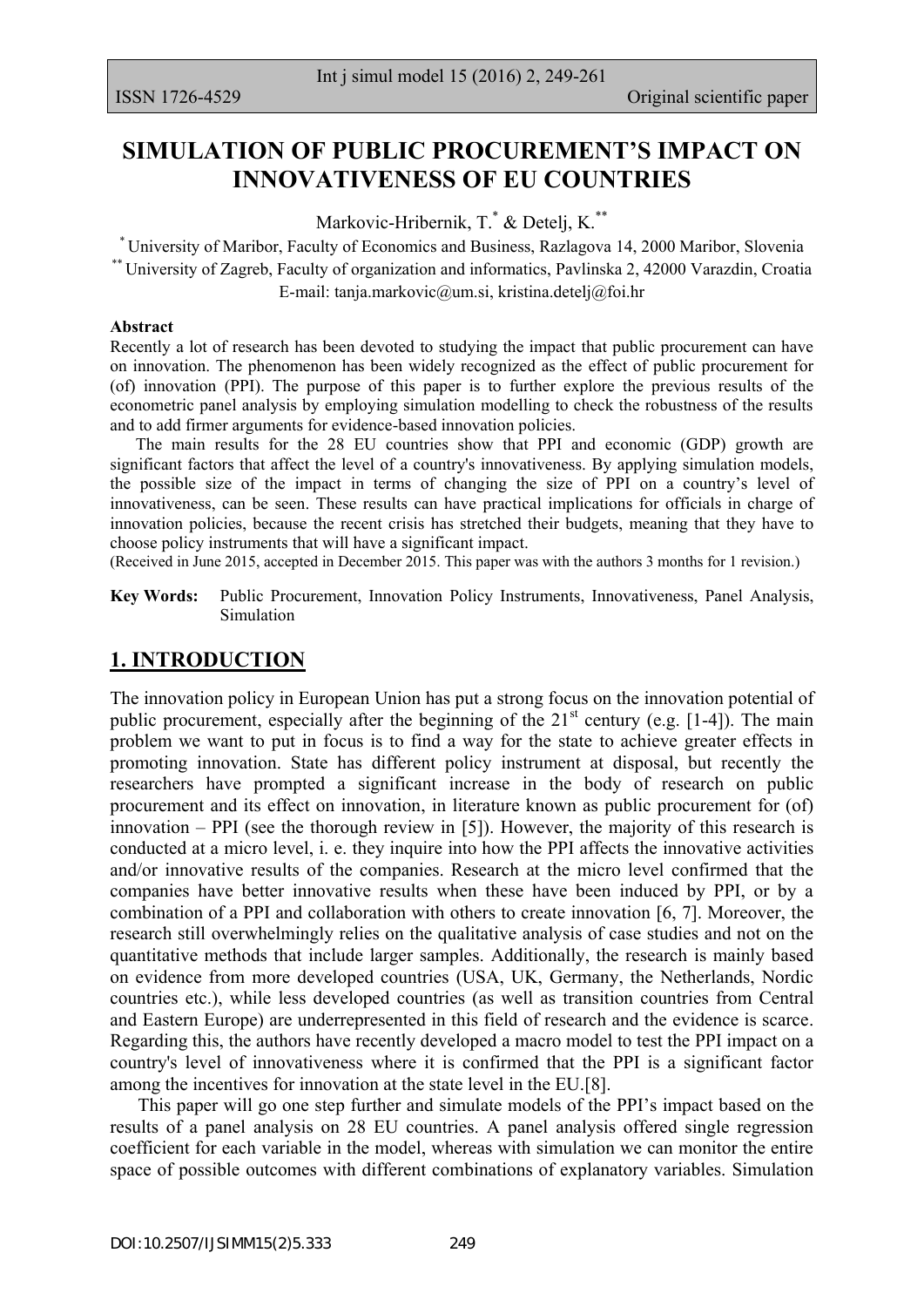modelling constitutes an interesting tool in many of the economic and other disciplines (operational production and supply chain management [9], project management [10], macroeconomics [11], environmental issues [12], etc.), but is also interesting for testing the possible effects of economic and other policies. An analysis of real life models by mathematical models or by experimental methods can be hard and unrealistic due to the complexity of phenomena and simplicity of the model [13]. When the researchers add more details into the model, it can make finding an analytic solution impossible [14]. This is where simulation modelling can offer new possibilities for researchers. If this provides new insights into the possible outcomes of their policies, this can be valuable for policy makers as well. As Brenner and Werker claim [15], the outcomes of policy measures are uncertain and might not reach policy goals, so policymakers today look for advice from experts who perform research in their policy area. They suggest that simulation modelling results can be used as arguments for evidence-based policies. Accepting advice from experts, however, cannot ensure that the policy will perform without error. These authors also point out that many problems in the process of building models stem from the way that researchers collect data. In the process of data collection, theories about real world phenomena are put into practice and the scientists try to observe and measure some representative aspects of the chosen phenomenon.

 In the next chapter the authors will present the econometric model for the analysis of the impact of four innovation policy measures and show the results of the panel analysis of different model variations (baseline model, extended models, results of the time lagged explanatory variables and logarithmic transformation). This becomes the reasoning for the choice of the variables for the simulation model. They then develop simulation models for the analysis of the impact of the significant explanatory variables on the level of the innovativeness of the country that is in the focus of innovation policy. The article then provides a short analysis of the simulation modelling results, its limitations and some conclusions.

## **2. PUBLIC PROCUREMENT FOR INNOVATION IN THE EU**

Countries in this globalised world want to create the conditions that help them achieve a satisfactory level of economic growth and international competitiveness to ensure their citizens good living standard. The EU thus devotes a lot of resources and activities to the promotion of innovation, which is an important factor for competitiveness. On the one side innovation has widely been researched from the micro perspective of a firm and the impact of innovation management on creation of new products and services [16-18]. On the other side the increasing body of research emerges, that deals with innovation policies, especially in the transition countries [19-21]. The role of the government in promoting innovation is very important because it mitigates risks for the subjects involved in innovation activities. Fig. 1 shows the described process, with the emphasis on the selection of widely spread innovation policy measures based on the Aschhoff and Sofka's work [6].

 A large proportion of total government spending in the EU is accounted for by public procurement - around 16 % of gross domestic product (GDP) [22], so public demand can also be a strong pull factor for innovation. The field of using the public procurement system in promoting the creation and diffusion of innovation thus comes into focus of many politicians, but also of the researchers. But in times of crisis, national budgets face restrictions. In this situation, growing deficits make it harder to direct sufficient funds to achieve the objectives of economic policies, including innovation policy. This is why policy must find the most effective ways of using the money at its disposal.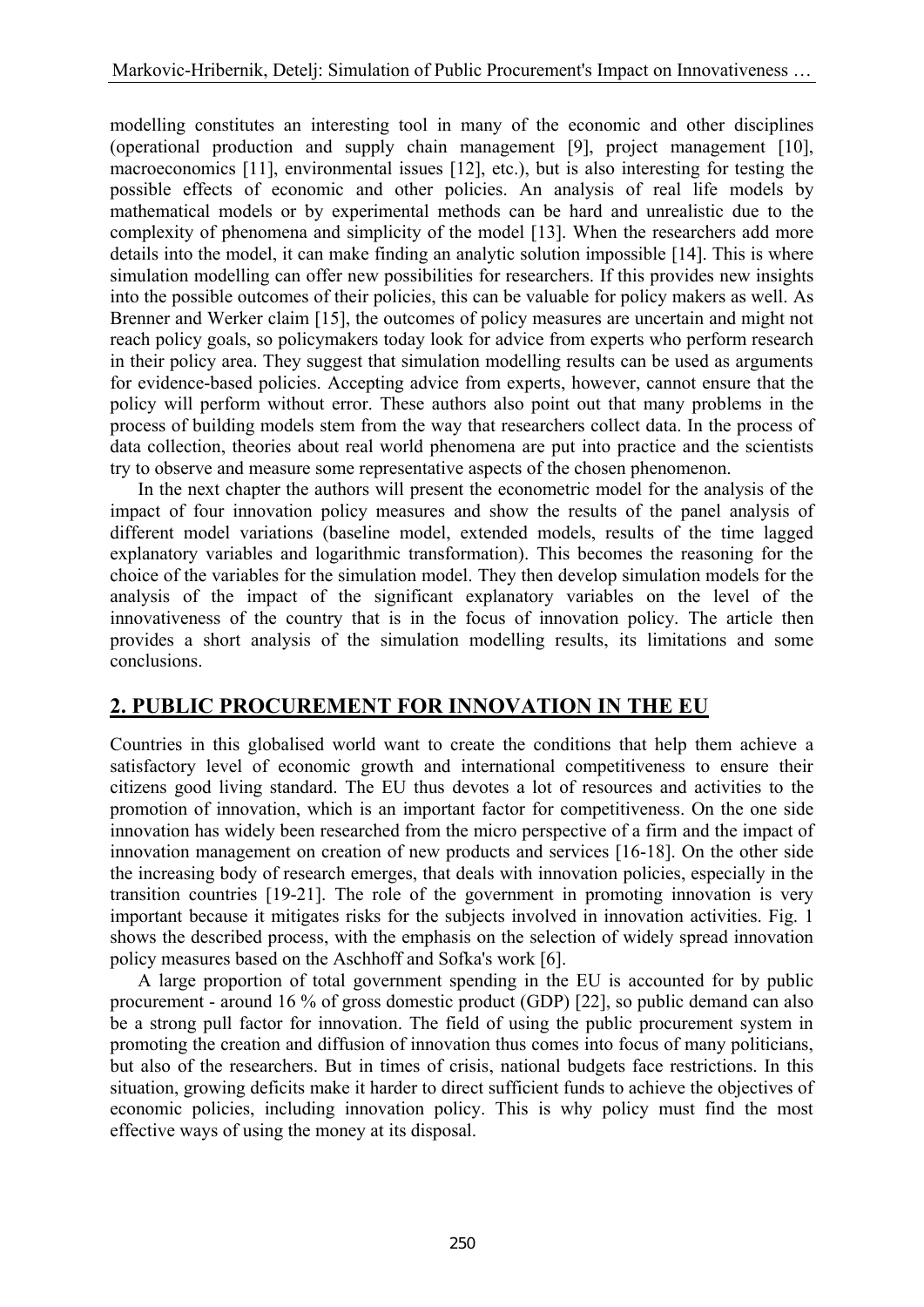

Figure 1: The logic model of possible channels for promoting innovation, adapted from [5].

#### **2.1 Econometric models for a panel analysis**

Based on these notions, and previous research, the authors have built a macro-level (country level) econometric model [8] that enables an analysis of different policy instruments on the level of the innovativeness of the EU countries. The model used panel data for 28 EU countries to analyse the effects of the four policy measures on the innovativeness level of a country. When choosing the four policy measures, the authors used the theoretical basis from micro-level research (i.e. the level of enterprises in Germany) conducted by Aschhoff and Sofka [6]. Since the data for this research on a macro-level was not available for a longer time series, and not so many subjects have harmonized the data available, the analysis comprised data for 28 countries with an average timespan of 5.5 years. The panel analysis can combine two dimensions (time and cross-sectional dimensions) in the data and thus improve their usage since it provides more degrees of freedom and better efficiency and reliability of the estimators [23]. The nature of the researched phenomenon suggests that it would be useful to do the dynamic panel analysis, because the dependent variable could also be affected by its own previous values (such as in [24]), but it was not possible to estimate the dynamic panel models due to the short time series and only about 150 observations in static models.

 As the dependent variable in the model, we used the indicator of business sophistication and innovation (*BS&I*) from competitiveness research by the World Economic Forum [25]. The *BS&I* includes a business sophistication pillar (the knowledge, skills and working conditions embedded in the organizations) and the technological innovation pillar (innovation as new products, services and processes) [26]. The index ranges from 1 to 7, with 7 representing the best result.

The basic regression model is as follows:

$$
BS\&I_{it} = \beta_1 + \beta_2 COOP_{it} + \beta_3 RQ_{it} + \beta_4 GBERD_{it} + \beta_5 PPI_{it} + u_{it}
$$
 (1)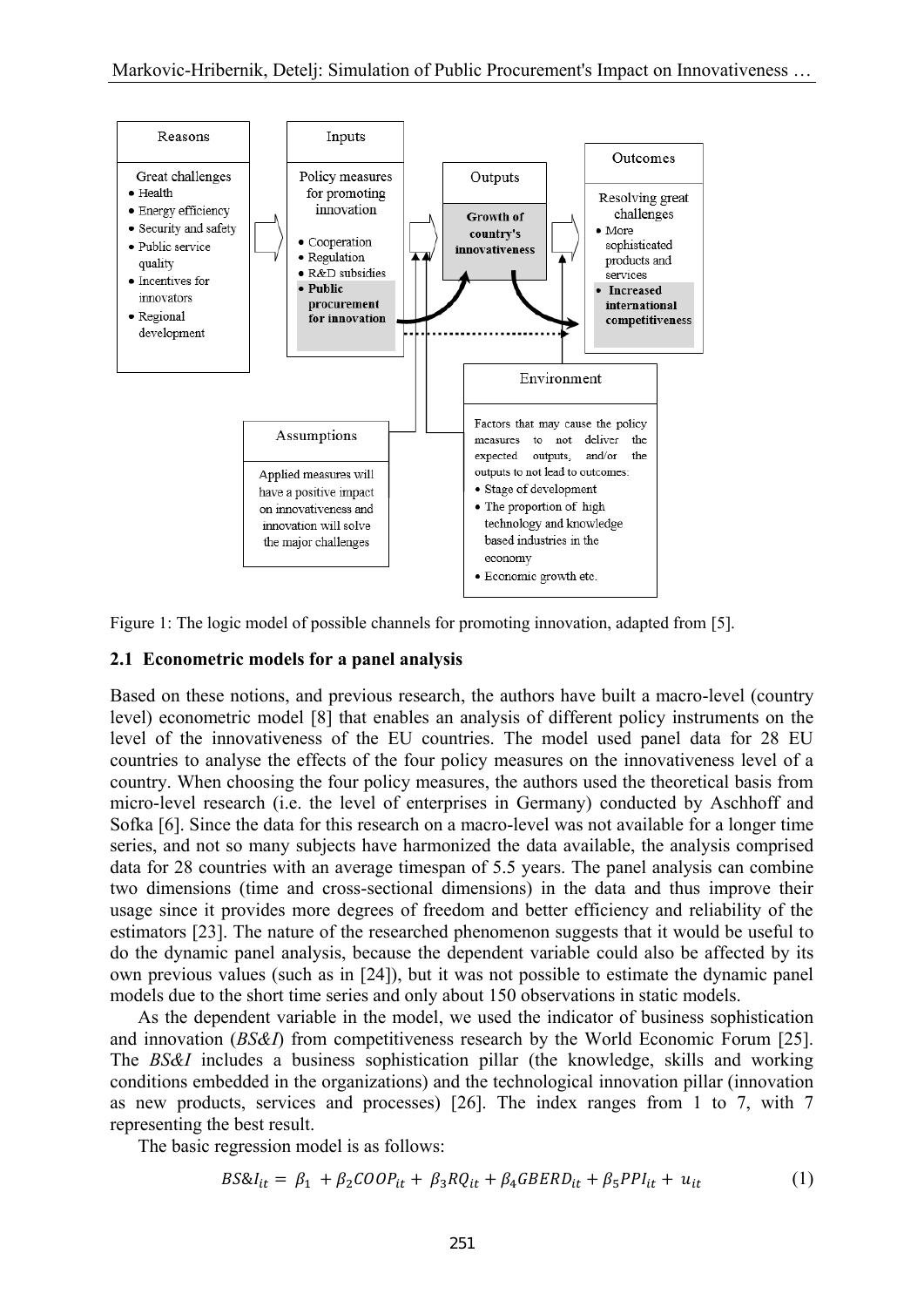The explanatory variables in our focus are the four policy measures through which the state supports the creation and/or diffusion of innovation:

- *COOP* the proportion of firms that cooperate with others in the process of creating innovation,
- *RQ* regulatory quality,
- *GBERD* share of Gross Business Expenditures for R&D financed by the public sector (subsidies),
- *PPI* a measure of public procurement for innovation.

 The basic model includes Cooperation with others in the creation of innovation *(COOP)* used Eurostat data [27], based on the Community Innovation Survey (CIS). *COOP* shows the share of enterprises in a country that cooperated with others (customers, suppliers, competitors, research institutes, universities, etc.) in the process of creating their innovations. The Regulatory Quality (*RQ*) was measured by an indicator from Worldwide Governance Indicators (WGI), that shows the perception of a government's ability to create policies that promote the development of private companies [28]. The indicator reflects changes in business conditions due to changes in the regulatory framework. The indicator shows that the share of Gross Business R&D Expenditures financed by the public sector (*GBERD*) is a quotient of the amount of euros spent on total Business Enterprise R&D Expenditure (*BERD*) from public funds. For most of the 28 countries, the data was available for all of the years in the period from 2004 to 2011.

 But the appropriate indicator for monitoring PPI is not readily available in official statistics. The EU prescribes regulatory thresholds above which the public entities are obliged to implement a mandatory procurement process [29]. But, there is no coordination in collecting data about performed procurement above the thresholds, let alone below them [30]. In the published literature to date, only the estimates of the total Euro amount of public procurement in the EU and its share in GDP, published by the European Commission [31, 32], could be found. The data for the years 2004-2011 is available for the 25 EU Member States, but for Bulgaria and Romania for the years 2007-2011, while for Croatia these reports contain no data. The data for Croatia was thus calculated based on the figures listed in the public procurement annual reports of the Croatian Ministry of Economy [33] divided by GDP [34]. Croatian data is also only available from the year 2007 onwards.

 However, there is no way to distinguish the share of innovative procurement as part of the total procurement, which would be an appropriate measure for the researched phenomenon PPI. Therefore, the model uses a combined variable which consists of the share of PP in GDP multiplied by a dummy indicator reflecting a government's inclination to use PP for acquiring innovative goods. The dummy was generated from the results of the World Competitiveness Report [25]. Since this indicator is also a component of the *BS&I* index, which is the dependent variable, the authors could not include it directly into the model as a numeric variable. Therefore, the countries with results below 4.5 were given the value of the dummy variable *DPPI* = 0 and the ones with results above the threshold value were given a *DPPI* = 1. This way, the authors created a variable to distinguish between more and less innovative public procurement:  $PP \times DPPI = PPId$ . The (un)availability of data for Bulgaria, Romania and Croatia for some of the years in the observed period resulted in an unbalanced panel.

 The econometric model therefore includes two variables instead of one for monitoring the PPI:

$$
PPI_{it} = \beta_5 PPgdp_{it} + \beta_6 PPId_{it}
$$
 (2)

By including (2) in the basic model (1), it becomes the following:

$$
BS\&I_{it} = \beta_1 + \beta_2 COOP_{it} + \beta_3 RQ_{it} + \beta_4 GBERD_{it} + \beta_5 PPgdp_{it} + \beta_6 PPId_{it} + u_{it}
$$
 (3)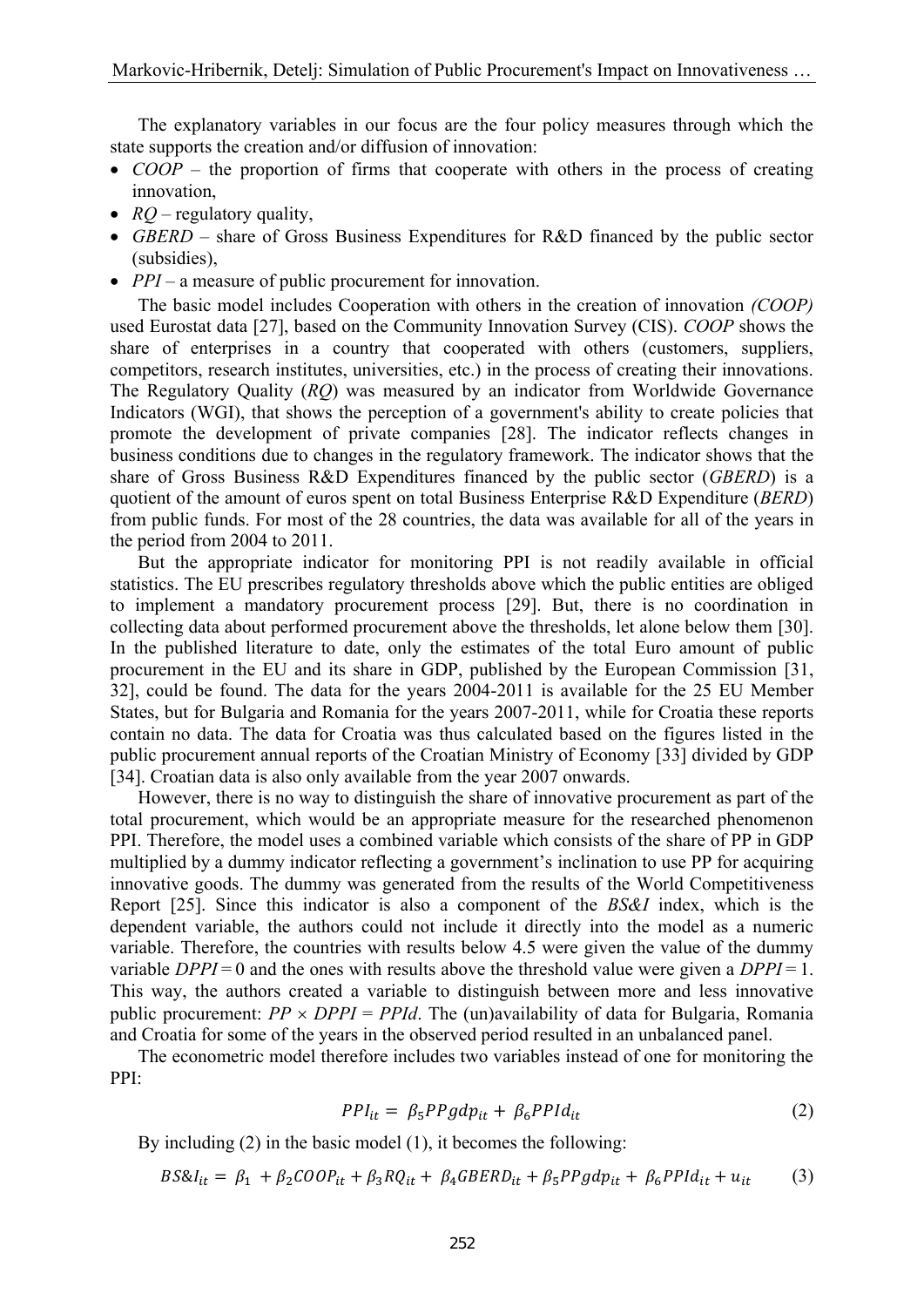In addition, the level of innovativeness of the country can also be affected by other factors, which were included in extended models as control variables. These were the following: *GDP* per capita (*GDPpc*), *GDP* growth rate (*GDPgr*), gross expenditures on R&D as a percentage of *GDP* (*GERD*), government financing share in *GERD* (*GGERD*), share of researchers in high-technology and knowledge-intensive activities in the economy (*RESemp*), export of high-technology products (*HTPxp*) and the export of knowledge-intensive services (*KIS xp*). The goal was to find out which among them significantly affected the dependent variable. The data that was previously confirmed to be strongly correlated was not included in the same model to avoid multicollinearity, which is the usual procedure in panel analysis.

 Moreover, the literature suggests that the effects of some innovation policy measures may only be seen after a period of time and not immediately [35]. Considering this, the econometric models also tested the effects of the one-year time lag. A two-year time lag showed no consistently significant coefficients in most of the seven tested models. Due to the short time-series data availability, the models could not be tested by longer time lags. The list of the equations for all the tested models is given in the Appendix at the end of the article.

### **2.2 Estimates of the econometric panel analysis**

For all the models we tested, the empirical *F*-test suggested that the panel analysis was more appropriate than ordinary regression, i. e. the fixed effects model (FEM) and the random effects model (REM) were more appropriate than the pooled OLS model. The Hausman test confirmed that it was more appropriate to use FEM estimations in all our models and not the REM estimations, which was already expected based on the nature of the used data.

 In the next step the tests for heteroskedasticity and/or autocorrelation in the residuals were applied. Heteroskedasticity does not result in unbiased regression coefficients, but standard errors become invalid [36]. A modified Wald statistic for heteroskedasticity in the panel data was used, with Baum's modification, which allows for testing in unbalanced panel data [37]. The Wooldridge test checks if there is autocorrelation between the residuals in successive periods [38]. In all the estimated models, both heteroskedasticity and autocorrelation were found to be present. Then the authors used the procedure recommended by Wooldridge [39] to estimate robust regression coefficients, which account for heteroskedasticity and autocorrelation in the data. These robust coefficients allow the authors to make valid conclusions because they have already taken into consideration the effects that heteroskedasticity and autocorrelation have on the data.

Table I shows the regression coefficients of our estimates based on the original data.

 The two variables tend to show significant regression coefficients consistently throughout all the tested models. These are the variable for innovative public procurement (*PPId*) and GDP growth (*GDPgr*), wherein the coefficients of *PPId* are more significant (at 0.1 %). Based on the calculations in all of the models, it can be assumed that an increase of *PPId* by one percentage point is connected with an increase in the *BS&I* index of about 0.008 (which is the approximate value of the beta estimator in all the tested models). The share of public procurement in the GDP (*PPgdp*) is only significant for the *BS&I* index in the first model.

 In Table I, it can also be seen that among other variables the GDP growth rate has significant regression coefficients in all the models at a 1 % level of significance. This indicator represents the economic environment in which businesses operate (whether it is a time of economic expansion or recession). As it follows from the results of the analysis, innovations are usually responsive to deteriorating business conditions such as they become in recession. In the developed models, the regression estimator for GDP growth is not high, but shows that in the observed period in EU countries, higher GDP growth was associated with a higher *BS&I* index.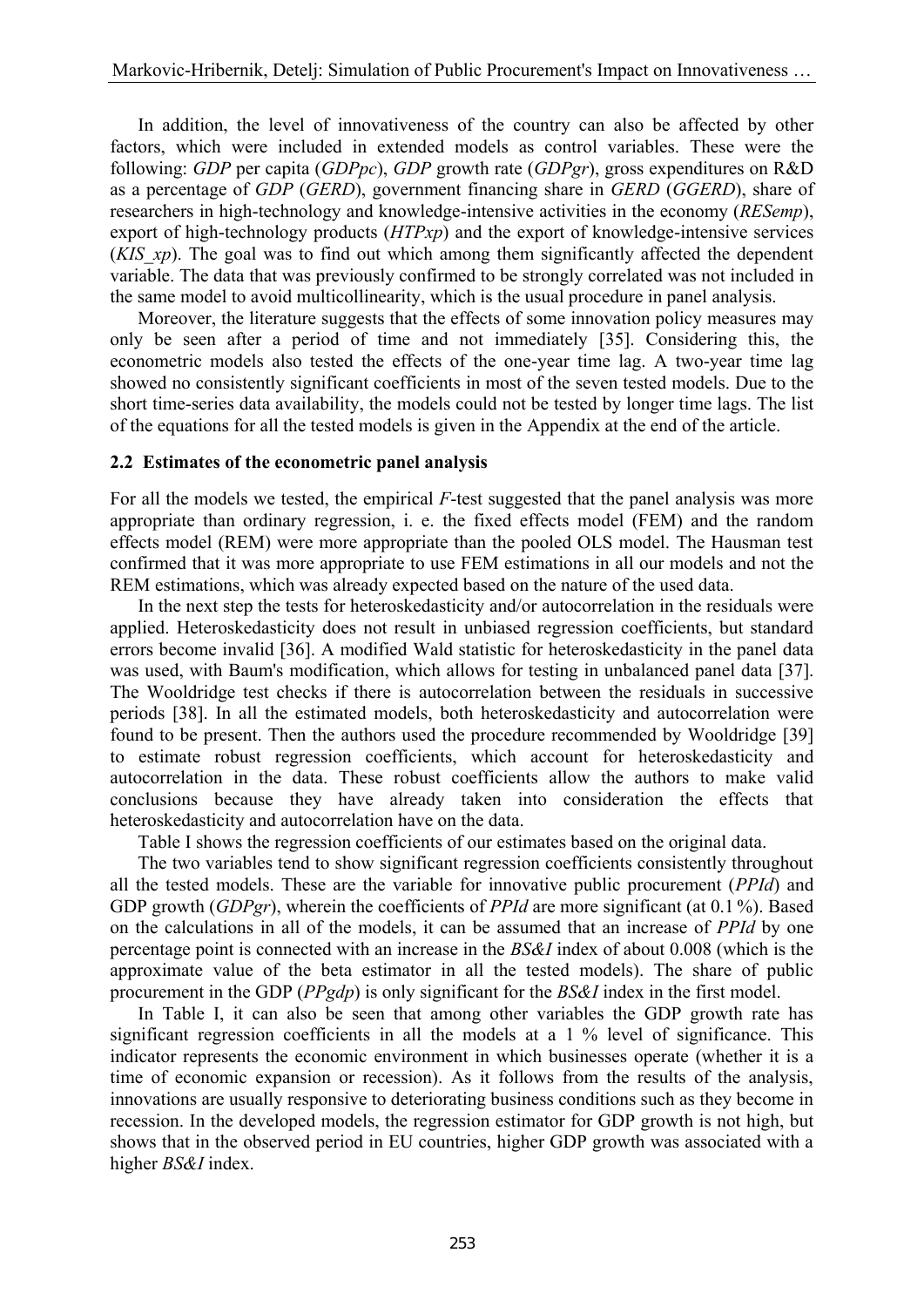| <b>BS&amp;I</b> | Model 1      | Model 2     | Model 3     | Model 4     | Model 5     | Model 6     | Model 7     |
|-----------------|--------------|-------------|-------------|-------------|-------------|-------------|-------------|
| COOP            | $-0.0012$    | $-0.0009$   | $-0.0007$   | $-0.0005$   | $-0.0014$   | $-0.0008$   | $-0.0012$   |
| RO              | 0.0270       | 0.1046      | 0.1191      |             |             |             |             |
| <b>GBERD</b>    | 0.0038       | 0.0019      | 0.0023      | 0.0008      | 0.0013      | 0.0030      | 0.0027      |
| PPgdp           | $-0.0198$ ** | $-0.0069$   | $-0.0057$   | $-0.0040$   | $-0.0075$   | $-0.0018$   | 0.0004      |
| <b>PPId</b>     | $0.0079***$  | $0.0084***$ | $0.0079***$ | $0.0078***$ | $0.0080***$ | $0.0075***$ | $0.0075***$ |
| GDPgr           |              | $0.0091***$ | $0.0092**$  | $0.0093***$ | $0.0092**$  | $0.0081***$ | $0.0089**$  |
| <b>HTPxp</b>    |              |             | 0.0019      | 0.0022      |             |             | 0.0008      |
| <b>KISxp</b>    |              |             | 0.0022      | 0.0025      |             |             | 0.0024      |
| <b>GGERD</b>    |              |             |             | 0.0043      |             |             |             |
| <b>GDPpc</b>    |              |             |             |             | $-0.0000$   |             |             |
| <b>GERD</b>     |              |             |             |             |             | $-0.1362$   |             |
| <b>RESemp</b>   |              |             |             |             |             |             | $-0.2923$   |
| Const           | $4.6726***$  | $4.3357***$ | $4.1809***$ | $4.1175***$ | $4.6875***$ | $4.5720***$ | 4.4305***   |
| $R$ -sqr        | 0.1536       | 0.279       | 0.274       | 0.282       | 0.278       | 0.295       | 0.294       |
| $\overline{N}$  | 155          | 155         | 153         | 152         | 155         | 155         | 151         |

Table I: Panel analysis of the models with original data.

Notes:  $p < 0.05$ ,  $p < 0.01$ ,  $p < 0.001$ 

Source: authors' display from Stata software

 The next two tables (II and III) show the results of the modifications of the data and the models that were used to check for the robustness of the presented conclusions. Table II shows the results of the models in which all the values were transformed into their natural logarithmic form and then included into the panel analysis. This enables us to interpret the results a bit differently, in percentage change of the dependent variable based on the percentage change of the explanatory variable.

Table II: Panel analysis of the models with natural logarithm data.

| lnBS&I          | Model 1a       | Model 2a    | Model 3a    | Model 4a    | Model 5a    | Model 6a    | Model 7a    |
|-----------------|----------------|-------------|-------------|-------------|-------------|-------------|-------------|
| <i>lnCOOP</i>   | $-0.0083$      | $-0.0038$   | $-0.0020$   | 0.0047      | $-0.0082$   | $-0.0024$   | $-0.0066$   |
| lnRO            | $-0.0353$      | $-0.0016$   | 0.0042      |             |             |             |             |
| <i>InGBERD</i>  | $-0.0003$      | $-0.0015$   | $-0.0006$   | $-0.0030$   | $-0.0037$   | $-0.0006$   | 0.0022      |
| lnPPgdp         | $-0.0705$      | $-0.0175$   | $-0.0174$   | $-0.0068$   | $-0.0152$   | $-0.0008$   | 0.0103      |
| lnPPId          | $0.1588^{***}$ | $0.1729***$ | $0.1654***$ | $0.1621***$ | $0.1669***$ | $0.1660***$ | $0.1572**$  |
| lnGDPgr         |                | $0.2266$ ** | $0.2353***$ | $0.2535***$ | $0.2439**$  | $0.2228$ ** | $0.2210**$  |
| lnHTPxp         |                |             | $-0.0051$   | 0.0000      |             |             | $-0.0098$   |
| <i>lnKISxp</i>  |                |             | 0.0225      | 0.0353      |             |             | 0.0308      |
| <i>lnGGERD</i>  |                |             |             | 0.0649      |             |             |             |
| lnGDPpc         |                |             |             |             | $-0.0626$   |             |             |
| <i>lnGERD</i>   |                |             |             |             |             | $-0.0342$   |             |
| <i>lnRESemp</i> |                |             |             |             |             |             | $-0.0606$   |
| Const           | $1.6932***$    | $1.5184***$ | $1.4438***$ | $1.1025***$ | $2.1636**$  | $1.4716***$ | $1.3264***$ |
| $R$ -sqr        | 0.103          | 0.238       | 0.238       | 0.272       | 0.248       | 0.252       | 0.280       |
| N               | 155            | 155         | 153         | 152         | 155         | 155         | 151         |

Notes:  $p < 0.05$ ,  $p < 0.01$ ,  $p < 0.001$ 

Source: authors' display from Stata software

 The results are pretty similar to the ones obtained by the first version of the regression models. It can be noted that, again, the same two variables consistently show significant regression coefficients, while the other variables are not significant in the tested models.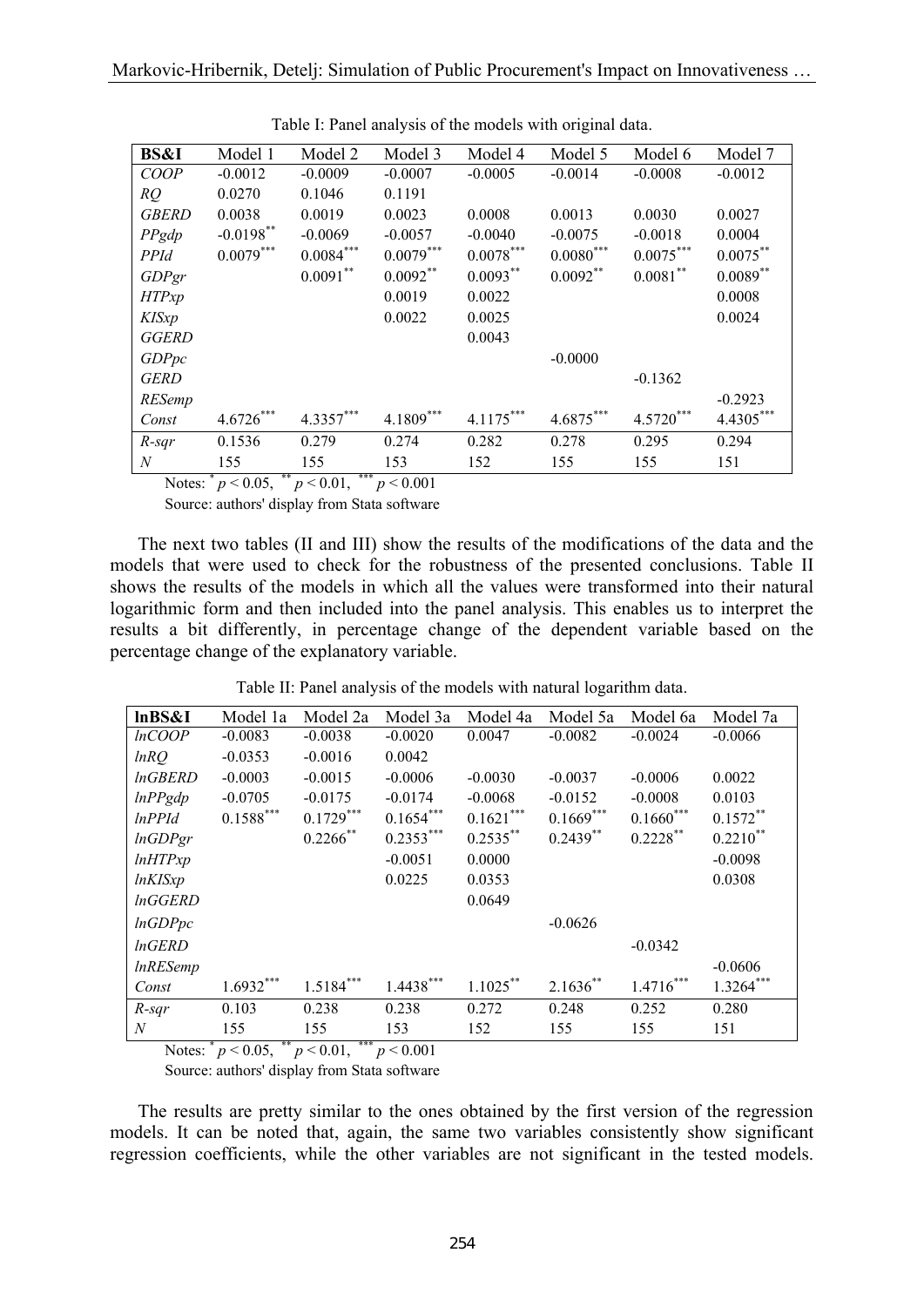Coefficients of the *PPId* are again more significant (at the 0.1 % level) compared to the significance level of *GDPgr* coefficients (at the 1 % level).

 Table III presents models where the regression model used lagged explanatory variables to determine their impact on the dependent variable, which implies that their past values could affect the values of the dependent variable in the present. As previously mentioned, the policy measures might sometimes produce effects after a medium or long term period of time [35]. The coefficients show mixed levels of significance in these cases and we cannot say they are as robust as in the first two versions of the regression models.

| <b>BS&amp;I</b>                                            | Model 1b    | Model 2b    | Model 3b    | Model 4b    | Model 5b     | Model 6b    | Model 7b    |
|------------------------------------------------------------|-------------|-------------|-------------|-------------|--------------|-------------|-------------|
| L.COOP                                                     | $-0.0025$   | $-0.0029$   | $-0.0029$   | $-0.0022$   | $-0.0045$ ** | $-0.0023$   | $-0.0023$   |
| L.RO                                                       | $-0.2480$   | $-0.2650$   | $-0.2794$   |             |              |             |             |
| L.GBERD                                                    | 0.0071      | 0.0056      | 0.0059      | 0.0050      | 0.0018       | 0.0065      | 0.0064      |
| $L$ . $PPgdp$                                              | $-0.0094$   | $-0.0027$   | $-0.0028$   | $-0.0001$   | $-0.0015$    | 0.0036      | 0.0043      |
| L.PPId                                                     | $0.0030***$ | $0.0043$ *  | 0.0038      | 0.0040      | 0.0026       | 0.0038      | 0.0037      |
| L.GDPgr                                                    |             | 0.0029      | 0.0029      | 0.0040      | 0.0065       | 0.0032      | 0.0036      |
| L.HTPxp                                                    |             |             | $-0.0019$   | $-0.0009$   |              |             | $-0.0017$   |
| L.KISxp                                                    |             |             | 0.0002      | 0.0012      |              |             | 0.0013      |
| L.GGERD                                                    |             |             |             | 0.0021      |              |             |             |
| L.GDPpc                                                    |             |             |             |             | $-0.0000$    |             |             |
| L.GERD                                                     |             |             |             |             |              | $-0.1189$   |             |
| L.RESemp                                                   |             |             |             |             |              |             | $-0.3142$   |
| Const                                                      | $4.8693***$ | $4.7776***$ | $4.8109***$ | $4.2634***$ | $5.6751***$  | $4.4829***$ | $4.4716***$ |
| $R$ -sqr                                                   | 0.1096      | 0.145       | 0.145       | 0.101       | 0.286        | 0.120       | 0.133       |
| $\overline{N}$                                             | 155         | 155         | 153         | 152         | 155          | 155         | 151         |
| ***<br>Notes: $p < 0.05$ , **<br>$p < 0.01$ ,<br>p < 0.001 |             |             |             |             |              |             |             |

Table III: Panel analysis of the models with one-year time-lag.

Source: authors' display from Stata software

 These estimates enable the researchers to extract the significant variables for the simulation experiment. The simulations will include *PPId* and *GDPgr* as the only explanatory variables in the simulation equations. When considering the results of the versions of the models with logarithmic data and lagged explanatory variables, only logarithmic versions will be simulated due to the insignificance of the regression coefficients for the time-lagged explanatory variables.

## **3. SIMULATION MODELS**

Models represent description of a real system which is in fact an abstraction of that system [40] with a purpose to show how this system reacts to a certain change in its environment, i.e. surrounding conditions [41]. Observing the real system helps us to establish relations between the elements of the system (from inputs to outputs) and to quantify them. Modelling is a process that requires going back and forth (from assumption to its confirmation based on reality) in the quest of determining the right model [41]. Simulation then helps us to see how a model will work in certain circumstances but as Pritsker notes [40], there are no basic principles of simulation modelling that would be set and published, such as there are is in some other techniques (e.g. regression assumptions). In the field of policy analysis the best way is to use abductive simulation models that help us to understand how a certain policy impacts an economy and thus offer us arguments for choice of particular policy instruments [15].

 Since in the simulation model there should be no variables that are not significant, the simulation in this paper included models with only two explanatory variables. After panel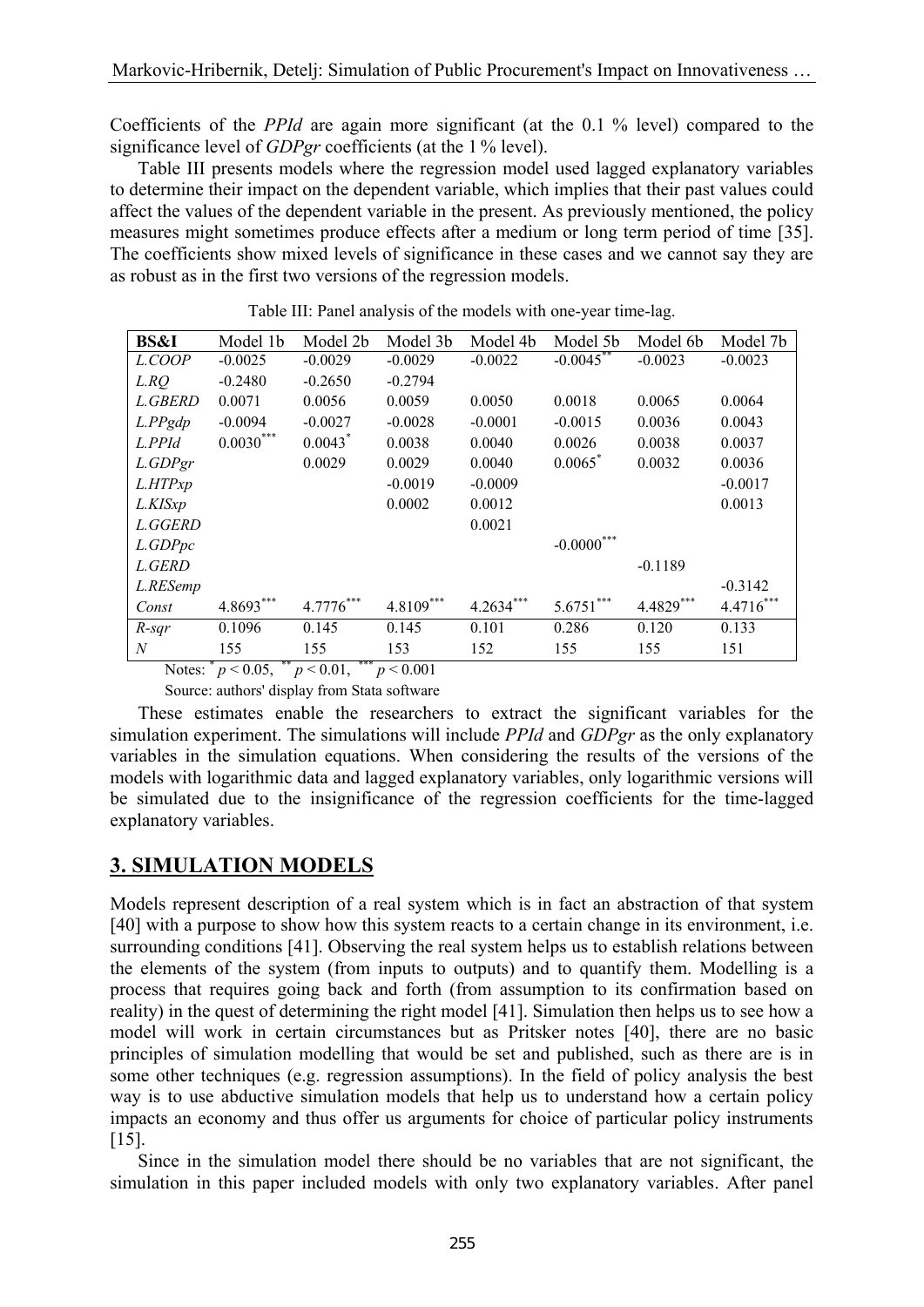analysis shown in previous chapter, we run additional panel analysis with only two explanatory variables in each regression, that have previously shown consistently significant regression coefficients (*PPId* and *GDPgr*) and this panel analysis estimations provided the coefficients for the following models:

$$
BS\&I_{it} = \beta_1 + \beta_2 PPId_{it} + \beta_3 GDPgr_{it} + u_{it}
$$
\n
$$
\tag{4}
$$

$$
\ln(BS\&I_{it}) = \ln\beta_1 + \beta_2\ln(PPId_{it}) + \beta_3\ln(GDPgr_{it}) + u_{it}
$$
\n
$$
\tag{5}
$$

The actual simulation equations were as follows:

$$
BS\&I = 4.324478 + 0.00677 \text{ PPId} + 0.011026 \text{ GDP} \tag{6}
$$

$$
BS\&I = 1.45080 * PPId^{0.14389} * GDPgr^{0.27192}
$$
 (7)

 Additionally, since *PPId* is theoretically bound to the *PPgdp* as shown in Eq. (2), besides including just *PPId* in the equation, a new variable was created for the purpose of simulation modelling. It linearly combined (summed) *PPgdp* and *PPId*. Therefore, we additionally ran a panel analysis for the following models:

$$
BS\&I_{it} = \beta_1 + \beta_2 (PPgdp + PPId)_{it} + \beta_3 GDPgr_{it} + u_{it}
$$
\n(8)

$$
\ln(BS\&I_{it}) = \ln\beta_1 + \beta_2 \ln(PPgdp + PPId)_{it} + \beta_3 \ln(GDPgr_{it}) + u_{it}
$$
\n(9)

 The results show that both explanatory variables are still significant – *GDPgr* at 0.1 % and *PP+PPId* at 1 % level in model from Eq. (8) and at 5 % level in model from Eq. (9). The resulting simulation equations were as follows:

$$
BS\&I = 4.20676 + 0.00656 \ (PPgdp + PPId) + 0.011837 \ GDPgr \tag{10}
$$

$$
BS\&I = 1.368378 * (PPgdp + PPId)^{0.02892} * GDPgr^{0.28847}
$$
 (11)

#### **3.1 Results of the simulations**

Due to the simplicity of tested models the MS Excel application was used for simulation since it can also graphically present the results of the simulations. The graphic results of the simulations, done by Eqs. (6), (7), (10) and (11), can be seen below. In simulations based on Eqs. (6) and (10) the variable *GDPgr* was set in range [-2.5 %; 5 %] in line with the expectations of the possible economic growth of EU economies in the following period. This variable is external in the sense that a government cannot directly determine GDP growth. Variable Public procurement for innovation is taken into simulation in range [7.5 %; 30.5 %] because these are the real values of public procurement in GDP of EU countries. Thus, the simulation shows what would be the effect on the value of *BS&I* index if all this public procurement would be innovation-oriented. In the case of combined variable *PPgdp+PPId* the range is the same, [7.5 %; 30.5 %], even though this variable takes double value of public procurement in cases when the dummy for *PPI* is 1 (the governments of these countries were evaluated as being innovation-oriented in public procurement). Until now, the maximum value of innovative public procurement has been 20.30 % of GDP, but the positive effect on the innovativeness level would suggest increasing the innovative public procurement. Figs. 2 and 3 show the results of the simulation.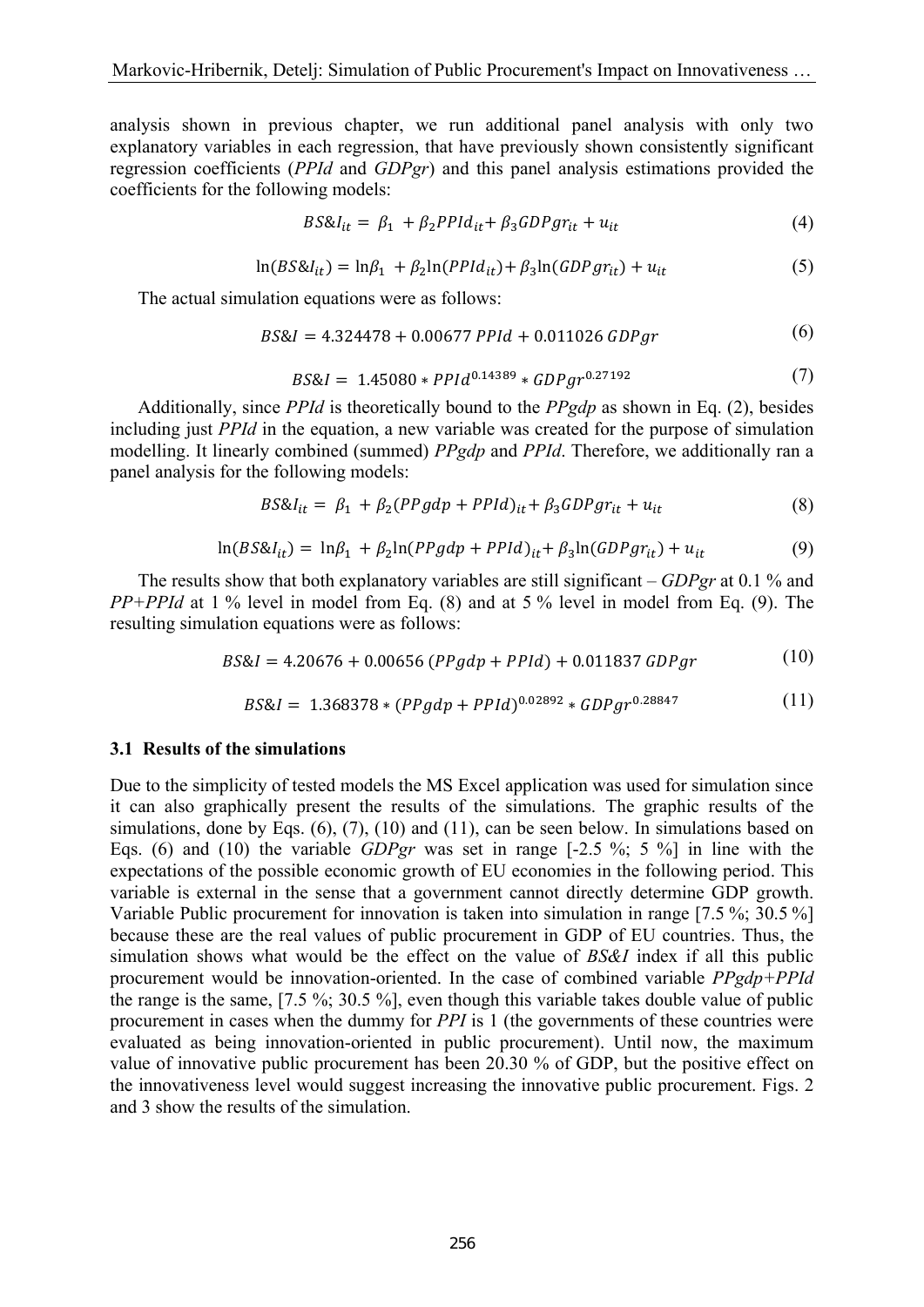

Figure 2: Results of the simulation models based on the original data estimations.



Figure 3: Results of the simulation models based on the logarithmic data estimations.

### **3.2 Discussion**

As we can see in Fig. 2, the results of the simulations with original variables, with *PPId*, *PP+PPId* and *GDPgr* as explanatory variables, show a number of possible results for *BS&I* with stronger effect of the *PPId* and *PP+PPId* on the increase of the level of innovativeness of the country. Since policymakers cannot directly determine GDP growth, possible yearly growth rates are expected to be in the range we set. Increasing public procurement for innovation can raise the innovativeness level by more than 0.2 points, thus raising the overall competitiveness of the country. In cases where the logarithmic transformation of the variables was applied (Fig. 3), the area of *BS&I* results is not determined in the set of real numbers for the values of *GDPgr* below zero, due to the characteristics of the logarithmic function. The results are somewhat different, where we can see that adding *PP* into the equation lessens the effect of public procurement on innovation. This is in line with the expectations based on the previous panel analysis, where public procurement had a negative impact on the level of innovativeness as can be seen in Models 1, 1a and 1b (Tables I, II and III) whereas in Model 1 this impact is even significant at the level of 1 %.

 Of course, innovative public procurement is not the only variable that affects the innovativeness level of a country since the tested models explain only 24-30 % of the change in the level of innovativeness (measured by the determination coefficient *R*-squared). As is often the case in research, the authors of this study also faced the restrictions and limitations. These mainly stem from the fact that EU countries do not systematically monitor the appropriate indicators for the exploration of the chosen phenomenon. Some indicators are new and for others, the surveillance methods vary over time, so despite the existence of a long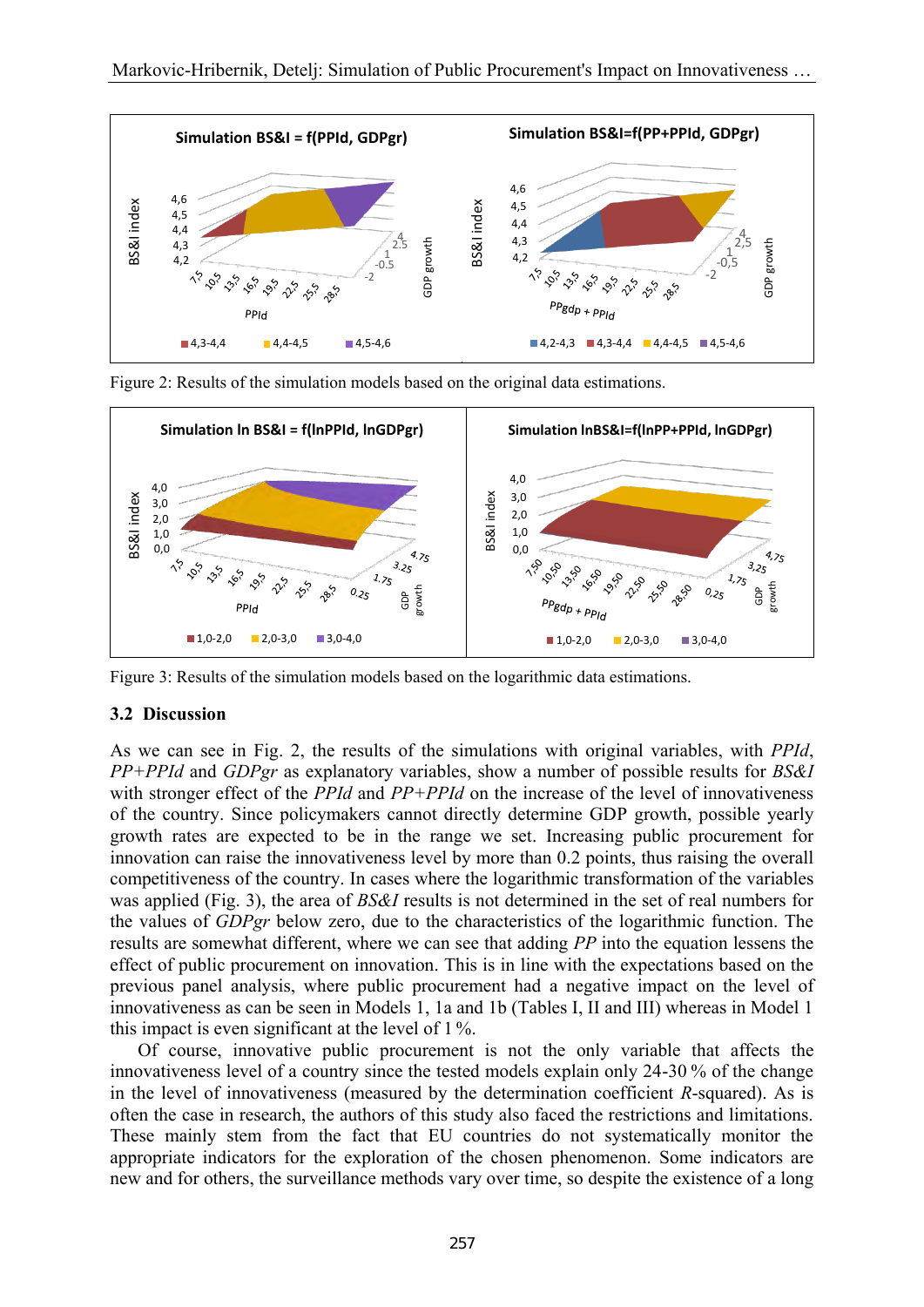time series, a comparison of some indicators across different time periods is not possible. This results in a relatively short time series that is appropriate for the analysis. That is why for some variables the chosen indicators are only approximations of the observed phenomena, and some variables were omitted, since in the observed period the method of monitoring has been changed.

 This proved to be the main limitation of this study, because some results were insignificant, and a more complex dynamic panel analysis could not even be performed. However, we believe that the survey confirmed the relevance of the impact of public procurement on promoting innovation, which is also in line with the results of other, mainly qualitative studies, on this topic.

## **4. CONCLUSION**

Public procurement for innovation (PPI) is one of the policy measures in focus of the innovation policy in recent years, since the EU set the promotion of innovation highly in its strategy until 2020. In the past, in practice there was a great emphasis on the development of the stimulus for innovation on the supply side (e.g. subsidies for research and development), but in recent years more and more attention is focused on the demand side, where PPI emerges as an increasingly important instrument of innovation policies.

 The results of research at the level of the EU countries shows that in all versions of the models that analysed the impact of various instruments of innovation policy on innovation, PPI was revealed to be an influential factor. In the extended models, the rate of economic growth has also become an important factor. Based on the panel's analysis, the simulation model was built, which was to highlight the potential impact of the innovation-oriented public procurement on the level of a country's innovativeness. Results show significant impact of the PPI on the innovativeness, but the problem still remains collection of the data that measure this kind of public procurement. Recent changes in the Community Innovation Survey (CIS) show determination of the EU to cope with this issue [27], since in the last version of the questionnaire they added question about the customers who induced reported innovations, whether they origin from private or from public sector. This looks promising for the future research since more detailed data will be available and enable better analyses. Despite the previously mentioned limitations in the study of the researched phenomenon, the simulation model analysis shows interesting results and provides additional arguments for evidencebased innovation policies.

## **REFERENCES**

- [1] Edquist, C.; Hommen, L. (2000). Public technology procurement and innovation theory, Edquist, C.; Hommen, L.; Tsipouri, L. J. (Eds.), *Public technology procurement and innovation*, Springer, New York, 5-70
- [2] Edler, J.; Edquist, C.; Georghiou, L.; Hommen, L.; Hafner, S.; Papadakou, M.; Rigby, J; Rolfstam, M.; Ruhland, S.; Tsipouri, L. (2005). Innovation and public procurement. Review of issues at stake, Fraunhofer Institute for Systems and Innovation Research, from *http://cordis.europa.eu/innovation-policy/studies/full\_study.pdf*, accessed on 09-08-2011
- [3] Aho, E.; Cornu, J.; Georghiou, L.; Subira, A. (2006). Creating an Innovative Europe (Report of the Independent Expert Group on R&D and Innovation), from *http://ec.europa.eu/invest-inresearch/pdf/download\_en/aho\_report.pdf*, accessed on 15-09-2011
- [4] Edler, J.; Georghiou, L. (2007). Public procurement and innovation Resurrecting the demand side, *Research Policy*, Vol. 36, No. 7, 949-963, doi[:10.1016/j.respol.2007.03.003](http://dx.doi.org/10.1016/j.respol.2007.03.003)
- [5] Detelj, K. (2015). *Public procurement as a tool for promotion of innovations* (PhD), University of Maribor, Faculty of Economics and Business, Maribor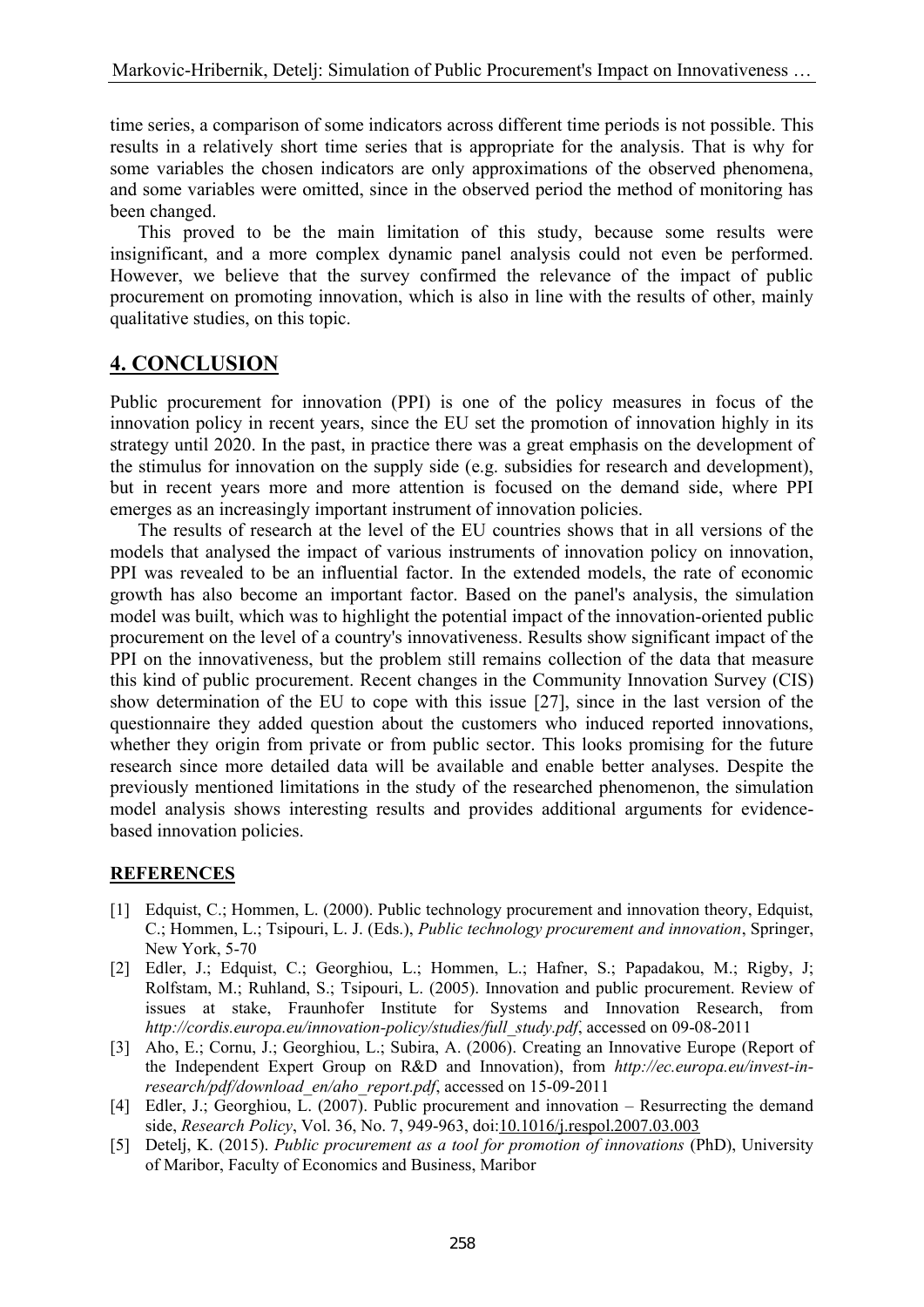- [6] Aschhoff, B.; Sofka, W. (2009). Innovation on demand Can public procurement drive market success of innovations?, *Research Policy*, Vol. 38, No. 8, 1235-1247, doi[:10.1016/](http://dx.doi.org/10.1016/j.respol.2009.06.011)  [j.respol.2009.06.011](http://dx.doi.org/10.1016/j.respol.2009.06.011)
- [7] Guerzoni, M.; Raiteri, E. (2012). Innovative public procurement and R&D Subsidies: hidden treatment and new empirical evidence on the technology policy mix in a quasi-experimental setting (No. 18/2012) (p. 32), Torino: Dipartimento di Economia "S. Cognetti de Martiis.", from ht*tp://brick.carloalberto.org/images/publications/18\_wp\_2012.pdf*, accessed on 15-04-2013
- [8] Detelj, K.; Jagric, T.; Markovic-Hribernik, T. (2016). Exploration of the effectiveness of public procurement for innovation: Panel analysis of EU countries' data, *Lex Localis – Journal of Local Self-Government*, Vol. 14, No. 1, 93-114, doi[:10.4335/14.1.93-114\(2016\)](http://dx.doi.org/10.4335/14.1.93-114(2016))
- [9] Buchmeister, B.; Friscic, D.; Palcic, I. (2014). Bullwhip effect study in a constrained supply chain, *Procedia Engineering*, Vol. 69, 63-71 doi[:10.1016/j.proeng.2014.02.204](http://dx.doi.org/10.1016/j.proeng.2014.02.204)
- [10] Kremljak, Z.; Palcic, I.; Kafol, C. (2014). Project evaluation using cost-time investment simulation, *International Journal of Simulation Modelling*, Vol. 13, No. 4, 447-457, doi[:10.2507/IJSIMM13\(4\)5.279](http://dx.doi.org/10.2507/IJSIMM13(4)5.279)
- [11] Dawid, H.; Gemkow, S.; Harting, P.; van der Hoog, S.; Neugart, M. (2014). Agent-based macroeconomic modeling and policy analysis: the Eurace@Unibi model, from *http://papers.ssrn.com/sol3/papers.cfm?abstract\_id=2384391*, accessed on 16-08-2015
- [12] Bauman, M.; Lobnik, A.; Hribernik, A. (2011). Decolorization and modeling of synthetic wastewater using  $O_3$  and  $H_2O_2/O_3$  processes, *Ozone: Science & Engineering*, Vol. 33, No. 1, 23-30, doi[:10.1080/01919512.2011.536448](http://dx.doi.org/10.1080/01919512.2011.536448)
- [13] Ouliaris, S. (2012). Economic models: simulations of reality, IMF Finance & Development, from *http://www.imf.org/external/pubs/ft/fandd/basics/models.htm,* accessed on 31-03-2015
- [14] Van Dinther, C. (2008). Agent-based simulation for research in economics, Seese, D.; Weinhardt, C.; Schlottmann, F. (Eds.), *Handbook on information technology in finance*, Springer, Berlin, 421-442
- [15] Brenner, T.; Werker, C. (2009). Policy advice derived from simulation models, *Journal of Artificial Societies and Social Simulation*, Vol. 12, No. 4, from *http://jasss.soc.surrey.ac.uk/ 12/4/2.html,* accessed on 20-03-2015
- [16] Leber, M.; Bastic, M.; Buchmeister, B. (2014). The trends in usage and barriers of innovation management techniques in new product development, *Strojniski vestnik – Journal of Mechanical Engineering*, Vol. 60, No. 6, 382-388, doi[:10.5545/sv-jme.2013.1611](http://dx.doi.org/10.5545/sv-jme.2013.1611)
- [17] Palcic, I.; Buchmeister, B.; Polajnar, A. (2010). Analysis of innovation concepts in Slovenian manufacturing companies, *Strojniski vestnik – Journal of Mechanical Engineering*, Vol. 56, No. 12, 803-810
- [18] Koren, R.; Palcic, I. (2015). The impact of technical and organisational innovation concepts on product characteristics, *Advances in Production Engineering & Management*, Vol. 10, No. 1, 27- 39, doi[:10.14743/apem2015.1.190](http://dx.doi.org/10.14743/apem2015.1.190)
- [19] Mazzucato, M.; Perez, C. (2015). Innovation as growth policy: the challenge for Europe, Fagerberg, J.; Laestadius, S.; Martin, B. R. (Eds.), *The Triple Challenge for Europe: Economic Development, Climate Change, and Governance*, Oxford University Press, Oxford, 227-262
- [20] Veugelers, R.; Schweiger, H. (2015). Innovation policies in transition countries: one size fits all?, *Economic Change and Restructuring*, 27 pages, doi[:10.1007/s10644-015-9167-5](http://dx.doi.org/10.1007/s10644-015-9167-5)
- [21] Gebhardt, C.; Stanovnik, P. (2016). European innovation policy concepts and the governance of innovation: Slovenia and the struggle for organizational readiness at the national level, *Industry and Higher Education*, Vol. 30, No. 1, 53-66, doi[:10.5367/ihe.2016.0290](http://dx.doi.org/10.5367/ihe.2016.0290)
- [22] Rolfstam, M. (2009). Public procurement as an innovation policy tool: the role of institutions, *Science and Public Policy*, Vol. 36, No. 5, 349-360, doi[:10.3152/030234209X442025](http://spp.oxfordjournals.org/content/36/5/349.abstract)
- [23] Baltagi, B. H. (2005). *Econometric Analysis of Panel Data* (3rd ed.), John Wiley & Sons Ltd., West Sussex
- [24] Basarac, M.; Škrabić, B.; Sorić, P. (2011). The hybrid Phillips curve: Empirical evidence from transition economies, *Czech Journal of Economics and Finance*, Vol. 61, No. 4, 367-383
- [25] WEF (2014). The global competitiveness report 2014-15, World Economic Forum, from *http://www3.weforum.org/docs/WEF\_GlobalCompetitivenessReport\_2014-15.pdf*, accessed on 10-03-2015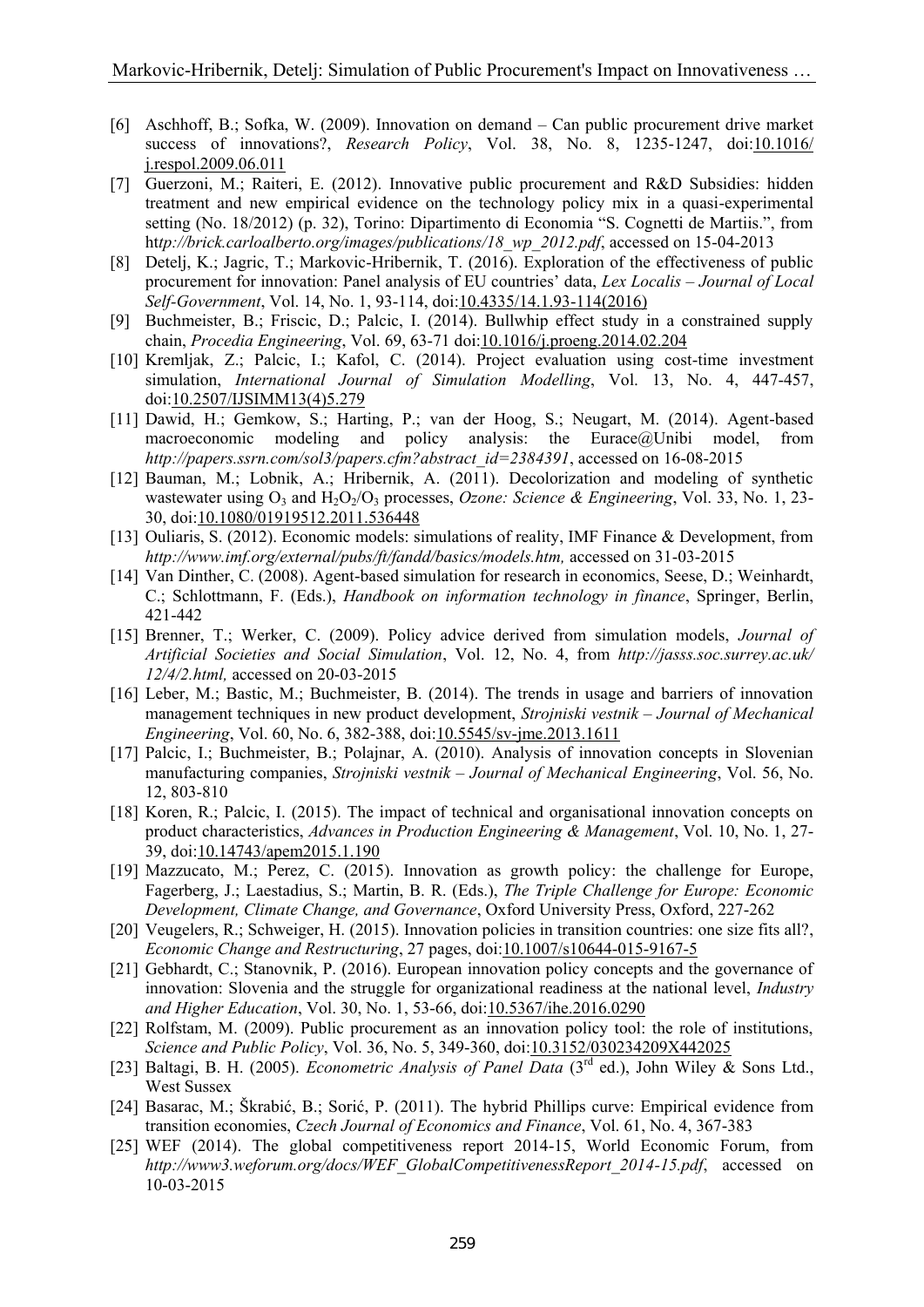- [26] Sala-i-Martin, X.; Bilbao-Osorio, B.; Blanke, J.; Hanouz, M. D.; Geiger, T. (2011). The global competitiveness index 2011-2012, Part 1: Measuring competitiveness, The global competitiveness index 2011-2012, Schwab, K. (Ed.), *The Global Competitiveness Report 2011- 2012*, 3-49, World Economic Forum, Geneva, from *www3.weforum.org/docs/WEF\_GCR\_ Report\_2011-12.pdf*, accessed on 06-08-2012
- [27] Eurostat (n.d.). European statistics, European Commission Eurostat, Portal with European statistical data, from *http://epp.eurostat.ec.europa.eu/portal/page/portal/eurostat/home/*, accessed on 22-08-2013
- [28] WGI project (2012). Worldwide governance indicators, The World Bank Group, from *http://info.worldbank.org/governance/wgi/index.as*p, accessed on 02-09-2013
- [29] EU (2015). Public procurement in EU Rules & procedures, Your Europe portal, from *http://europa.eu/youreurope/business/public-tenders/rules-procedures/index\_en.htm*, accessed on 16-11-2015
- [30] Kapff, L. (2013). Quantifying public procurement of R&D in Europe, from *http://www.frp.nrw.de/frp2/\_dld/va/v777/802\_PCP%20and%20PPI%20Berlin%20event%2021- 22%20March-2013\_LK.pdf*, accessed on 20-07-2013
- [31] EC (2010). Public procurement indicators 2008, European Commission, Brussels, from *http://ec.europa.eu/internal\_market/publicprocurement/docs/indicators2008\_en.pdf*, accessed on 25-08-2013
- [32] EC (2012). Public procurement indicators 2011, European Commission, Brussels, 11 pages, from http://ec.europa.eu/internal\_market/publicprocurement/docs/modernising\_rules/public*procurement-indicators-2011\_en.pdf*, accessed on 25-08-2013
- [33] MINGORP (2009). Javna nabava, Minivodič za poslovnu zajednicu, Ministarstvo gospodarstva, rada i poduzetništva, Project BIZimpact, EU CARDS project: EuropeAid/121473/C/SV/HR, 28 pages, from *www.javnanabava.hr/userdocsimages/userfiles/file/Razne%20publikacije/ Minivodic\_za\_poslovnu\_zajednicu.pdf*, accessed on 27-08-2013
- [34] Worldbank (n.d.) Worldbank data, from *http://data.worldbank.org/indicator*, accessed on 22-08- 2013
- [35] Edler, J., Georghiou, L., Blind, K., Uyarra, E. (2012). Evaluating the demand side: New challenges for evaluation. *Research Evaluation*, Vol. 21, No. 1, 33-47, doi[:10.1093/](http://dx.doi.org/10.1093/reseval/rvr002)  [reseval/rvr002](http://dx.doi.org/10.1093/reseval/rvr002)
- [36] Wooldridge, J. (2002). *Introductory econometrics: A Modern Approach* (2<sup>nd</sup> ed.), South-Western College Pub, Mason
- [37] Baum, C. F. (2013). *Modified Wald statistic for groupwise heteroskedasticity in fixed effect model*, help file in STATA program (Boston Colege Department of Economics), Boston
- [38] Drukker, D. M. (2003). Testing for serial correlation in linear panel-data models, *The Stata Journal*, Vol. 3, No. 2, 168-177
- [39] Wooldridge, J. M. (2011). st: RE: testing heteroksedasticity and autocorrelation fixed effect model, Stata Data Analysis and Statistical Software, from *http://www.stata.com/statalist/ archive/2011-03/msg00091.html*, accessed on 15-12-2013
- [40] Pritsker, A. A. B. (1998). Principles of simulation modeling, Banks, J. (Ed.), *Handbook of Simulation: Principles, Methodology, Advances, Applications, and Practice*, Wiley, New York, 31-51
- [41] Sánchez, P. J. (2007). Fundamentals of simulation modeling, *Proceedings of the 2007 Winter Simulation Conference*, IEEE Press, 54-62